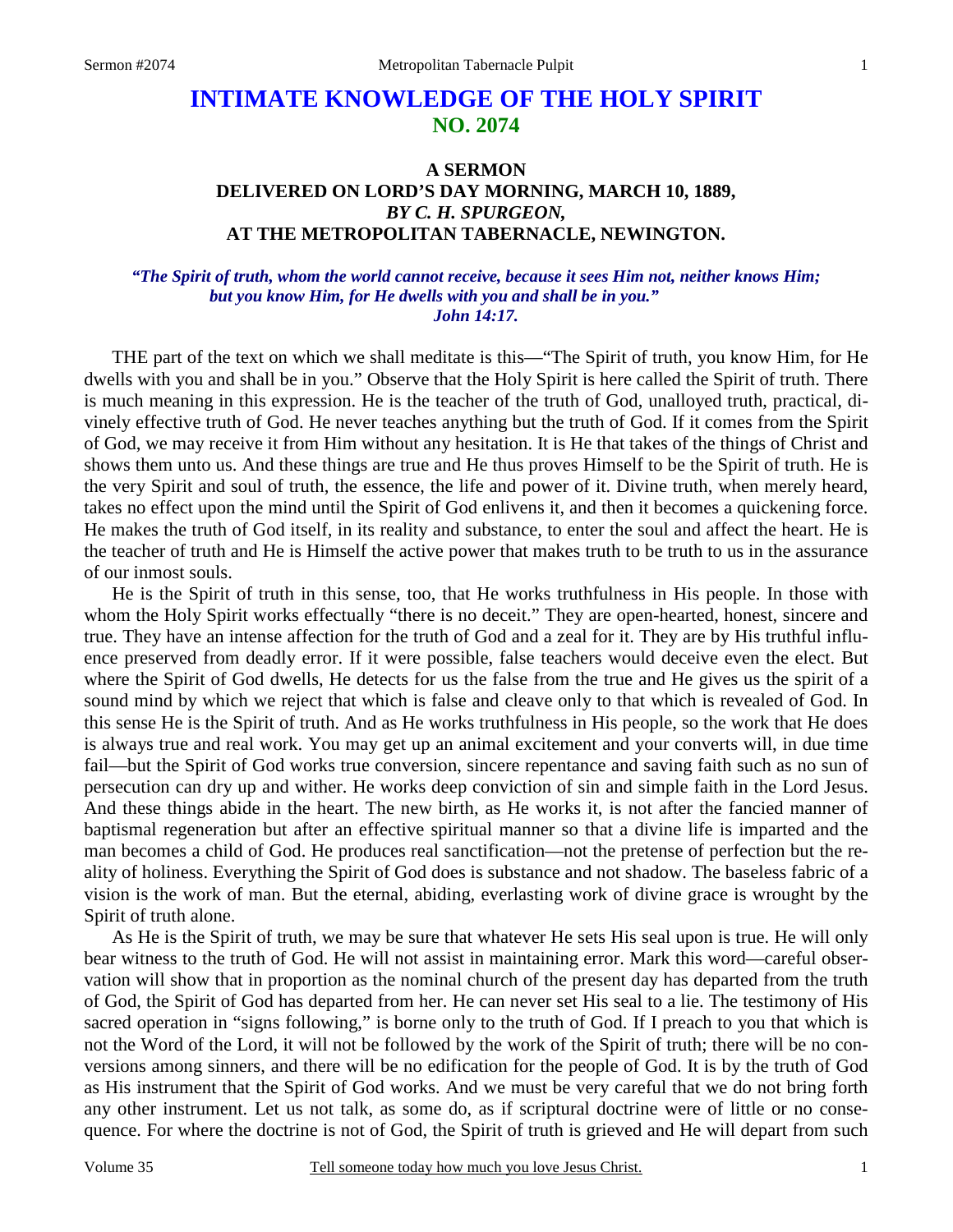a ministry. Except we keep close to the Words of the Lord Jesus and the revelation of the inspired Book, the Spirit of truth will show His displeasure by refusing to use our utterances; in vain your music, your architecture, your learning and your "bright services" if the truth of God is given up. Farewell to the witness of the Spirit in the hearts of men when men are taught the inventions of men in the place of the revelation of God.

If the Holy Spirit is bearing witness in your spirit that you are the children of God, then you are truly born of God. The presence of the divine Paraclete is the seal of your adoption. If He dwells in you, this is the token of your sonship, for He does not dwell in the unregenerate. If He helps, strengthens, comforts, guides, illuminates and sanctifies you, you have a seal which you need not question—the seal of God upon you—that you are His chosen and shall be His in the day when He makes up His jewels. This brings me to the doctrine upon which I shall enlarge this morning. This is the distinction between the men of the world and the disciples of Christ. The world knows nothing of the Holy Spirit. But the disciples of Christ know Him. For the Lord Jesus says, "He dwells with you and shall be in you." There are a great many distinctions in the world of a religious kind—one man wears his phylacteries, another is girt with camel's hair. One man comes with multiplied ceremonies, another with none at all; you cannot judge who the people of God are by these *external* things. Forms of church government and modes of worship may be important in their own place—but before the Lord the infallible test is this—do you bear the fruit of the Spirit of God in you? Does He indwell you? "If any man has not the Spirit of Christ, he is none of His." But he that has the Spirit dwelling within his soul, he it is that is a true born heir of heaven. We have raised a solemn question to begin with, have we not? But, dear friends, I do not desire it to remain a question. I pray that it may be no question with anyone of you but that you may know that it is so and may go on to enjoy the blessed privilege of being on intimate terms with the Holy Spirit— "But you know Him, for He dwells with you and shall be in you."

**I.** To come close up to my subject, the first head will be BELIEVERS IN JESUS CHRIST KNOW THE HOLY SPIRIT. They know Him, to begin with, by believing what has been taught them concerning the Comforter by the Lord Jesus Christ. When Jesus Christ had taught His people concerning the Holy Spirit and they had received His teaching, He said, "You know Him. For He dwells with you and shall be in you." If they had refused the sayings of Christ, if they had possessed no love, if they had not kept His commandments, if they had arrogantly resolved to find out this mystery for themselves by their own thinking, apart from the instruction of their Master, they would not have known the Spirit of God. We must begin our acquaintance with the Spirit by sitting at the feet of Jesus and accepting His testimony as sure. But more than this—we know the Holy Spirit by knowing our Lord Jesus and by Him knowing the Father. There is such an intimate union between the Holy Spirit, the Father, and the Son, that to know the Holy Spirit we must know the Son of God, and know the Father. If we know the Lord Jesus, we have the Spirit of God, for by no one else could the things of Christ be revealed to us. Beginning then, at the very beginning—do you know the Lord Jesus Christ? You know something about Him—but do you *know* Him? Is He your friend, your acquaintance? Are you on personal terms of fellowship with Him?

If so, then you see the Father in His face. Jesus says, "He that has seen Me has seen the Father." And He tells His people, "From henceforth you know Him and have seen Him." You are, therefore, acquainted with God the Father through Jesus Christ the Son. And you have seen the glory of His grace beaming in your Savior's face. In this way you have become acquainted with the Holy Spirit who is not divided from the Father and the Son. As you know the Son you know the Father, and in this way you come to know the Holy Spirit. No man comes to the Father but by the Son, and he that comes to the Father receives the Spirit.

We know the Holy Spirit, next, by His operations upon us. We not only know *about* His operations but we have been the subjects of them. All those who are true disciples of Christ have felt a divinely supernatural power working upon them. First, the Holy Spirit operates to our spiritual quickening. There was a time when we were dead in trespasses and in sins—holy feeling was unknown to us and the life of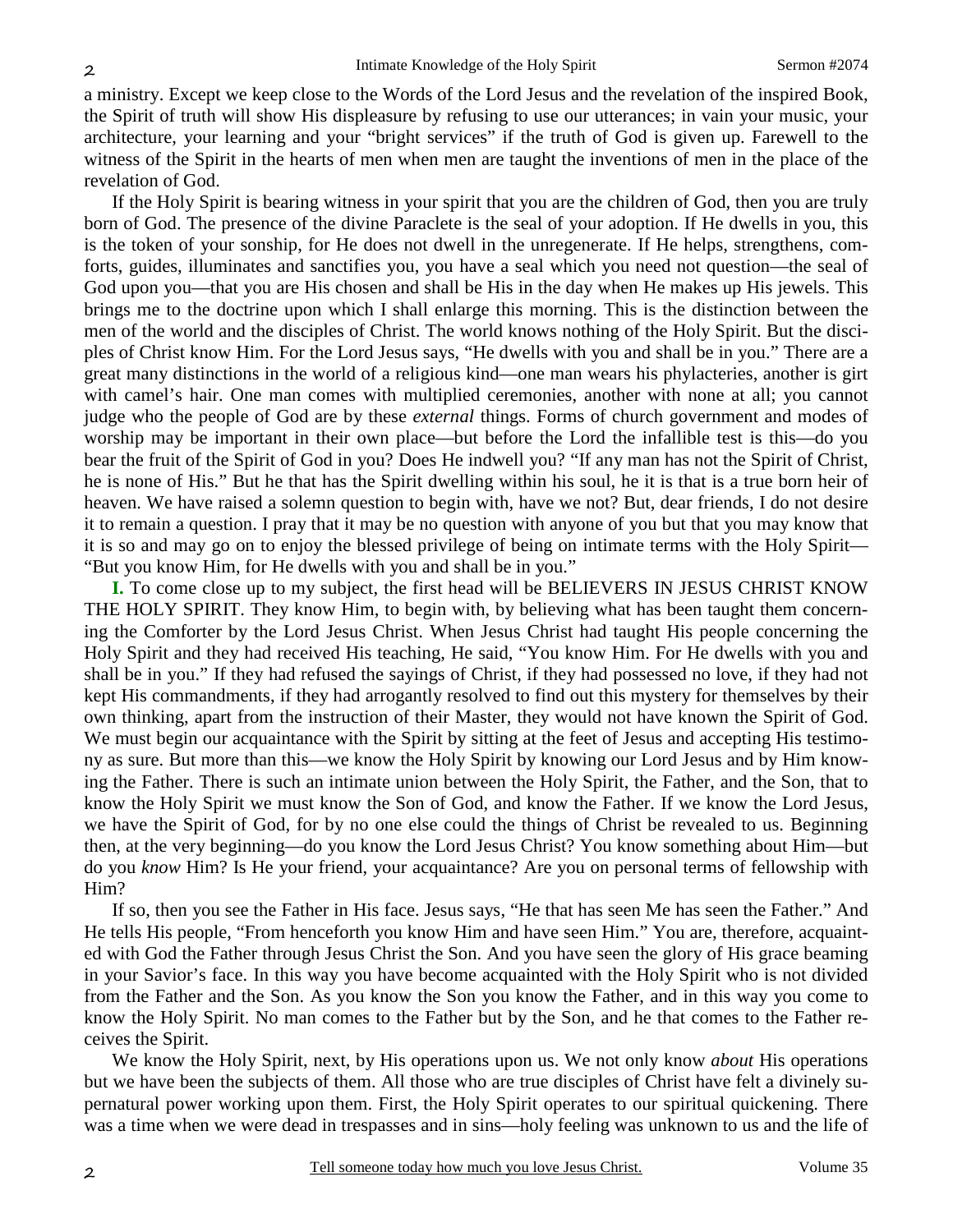faith was far from us. At that time we did not desire nor even know spiritual things—we were carnally minded and the carnal mind knows not the things which are of God. The Spirit of God came upon us and we were awakened and made to live. Do you remember that? Many of us can distinctly remember when we passed from death unto life. With others, the visible life may have been made manifest more gradually, but even in them there was a moment when the vital force entered the soul and they can now rejoice that they have been quickened who were once spiritually dead. You know the Spirit in measure when He breathes upon your dead heart and it begins to throb with the heavenly life. In connection with that quickening there was conviction of sin. In what a powerful light does the Holy Spirit set our sin!

In my discourses to you about sin I try to show you how heinous it is and how terrible are its consequences. But when a single beam from the Spirit of truth shines upon sin, it makes it appear "exceeding sinful." I remember how Mr. Bunyan said, when under conviction, "I thought none but the devil himself could equal me for inward wickedness and pollution of mind." When the Spirit of God revealed him to himself he would have willingly changed places with toads and serpents for he esteemed the most loathsome objects to be better than himself. This revelation of darkness is the effect of light—the light of the Spirit of God. And when He convicts us of sin we begin to know Him. After having convicted us of sin, He leads us to repentance and to faith in Jesus Christ—then we know Him! How many a promise did some of you hear but you could not receive it! How many a comforting discourse did you listen to and yet it did not comfort you! But when the Spirit of God came—in a moment you saw Jesus as the consolation of Israel, the friend of sinners, the atoning sacrifice, the Surety of the covenant of grace—and sweet peace came streaming into your soul! At that time you did not only know that the Holy Spirit leads to Jesus Christ but you knew that He was leading you. In that respect you knew Him by an experimental acquaintance which is the best of knowledge.

Since that time, beloved brethren, we have known the Holy Spirit in many ways—restraining from evil, stimulating to good, instructing, consoling, directing and enlivening. He has been to us the Spirit of reviving—we have grown dull and cold and sleepy, till that verse of the hymn has been verified—

> *"In vain we tune our formal songs, In vain we strive to rise, Hosannas languish on our tongues, And our devotion dies."*

But no sooner has the Spirit visited us than we have felt all alive—bright, cheerful and intense. Then our whole heart has run in the ways of God's commands and we have rejoiced in His name. How true is that word, "He restores my soul"! Thus have we known the Holy Spirit by His operations within us. Oftentimes He has acted as an illuminator. A difficult Scripture or mysterious doctrine has been before me—I have looked at the original and I have examined what the best biblical students have written upon it. And yet, when I have thus used all the helps within reach, the point has remained in the dark. My best aid has ever been to resort to the great Author of the sacred Word—even the Holy Spirit Himself. He can, by blessing the means which we are using, or by directly leading the mind in the right track put an end to all difficulty. He has the clue of every maze, the solution of every riddle. And to whom He wills, He can reveal the secret of the Lord.

Dear young believers, you who wish to understand the Scriptures, seek this light from above for this is the *true* light. Other lights may mislead but this is clear and sure. To have the Spirit of God lighting up the inner chambers of truth is a great gift. Truth of the deeper sort is comparable to a cavern into which we cannot find our way except by a guide and a light. When the Spirit of truth is come He pours daylight into the darkness and leads us into all truth of God. He does not merely show the truth but He leads us into it so that we stand within it and rejoice in the hidden treasure which it contains. Then we know Him as our sacred illuminator.

I especially note that we also know Him as the Comforter. Alas for the disturbance of heart which we receive in the world—perhaps even in the family! Few things, it may be, are as we could wish and therefore we are sorely troubled. But when the Spirit of God comes, peace flows to us like a river and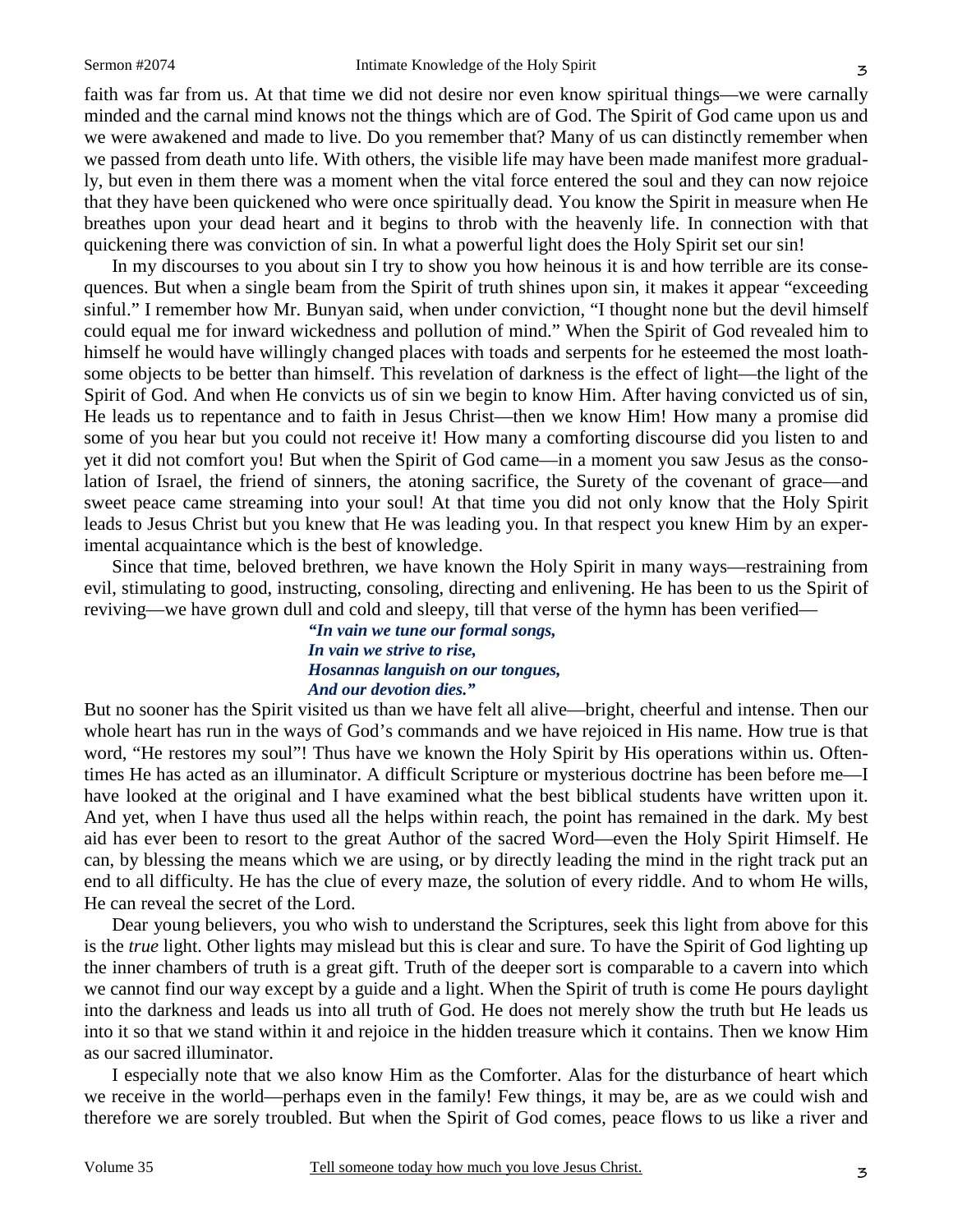Jesus breathes on us and says, "Peace be unto you." Do you know that peace? Many saints of God have enjoyed a heavenly calm upon their sick beds—when pain should have distracted them. The Spirit of God has rested them in Jesus. I have heard of one saint, near his end, who asked, "Is this dying? Then I should like to keep on dying forever." He felt so much comfort—such a flood of joy which the Holy Spirit creates—that death itself had not only lost its sting but had even become a joy to him! The comforts of the Holy Spirit take bitterness out of wormwood and gall and the sting out of the last enemy. May God give us His grace to know the Holy Spirit as our Comforter! Happy knowledge!

I trust that we have oftentimes known the Holy Spirit as guiding us in various ways. I will not speak largely on this for some might not understand it. But I know for sure that the Holy Spirit does give to His favored people hints as to things to come. I say not that any man is inspired to tell the future. But I do say that choice saints have received preparations for the future and foreshadowing of their coming experiences. When believers come into difficult circumstances they bow the knee and cry for guidance, even as David said, "Bring here the ephod." The oracle is not dumb, but in some way, not always to be explained, the Spirit of God guides our steps through life if we are willing to obey His monitions. Is it not written, "Your ears shall hear a word behind you saying, this is the way, walk you in it"? The divine communications of the Holy Spirit are the precious heritage of true saints. But they are a peculiar voice to their own souls and are not to be repeated in words. If you know these divine workings, as I am sure many of you do, then through His operations you are made to know the Holy Spirit—that deep calm that peace which only He can give; that exhilaration, that superlative joy as of heaven begun below which only the Lord can work. That steadfast courage, that holy patience, that fixedness of heart, that gentleness of manner and firmness of purpose which come only from above—these all introduce you to the wonder-working Spirit who takes pleasure thus to operate upon the minds of the heirs of eternal glory. Thus we know the Holy Spirit by His works and gifts and revelations.

But I do not think we have entered the center of the text even yet. "You know Him," says the text you know not only His work but Himself. I may know the great achievements of an artist in marble but I may not know the sculptor himself. I may know a man's paintings and therefore I may guess somewhat of his character but yet I may not know the man himself. "You know *Him*," says our Lord. And truly we know the Holy Spirit as to His personality. If the Holy Spirit were a mere influence, we should read, "You know *it*." Let us always shun the mistake of calling the Holy Spirit "it." *It* cannot do anything. *It* is a dead thing—the Holy Spirit is a living, blessed *person* and I hope we can say that we know Him as such. Others may doubt His personality. But we believe in the teaching of our Lord Jesus Christ and behold, in the names given to Him, the emotions ascribed to Him and the acts performed by Him, abundant proofs of His sacred personality. In our hearts we know HIM.

As we know His personality so we know also His divinity because the Holy Spirit work in us effects which none but God could work. Who can give life to the spiritually dead? Who but the Lord and giver of life? Who can instruct and illuminate as the Holy Spirit does? Only because He is divine can He guide us into all truth and purify us unto perfect holiness. There have been things worked in us—in our experience—in which we have beheld not only the finger of God but God Himself working in our hearts to will and to do of His own good pleasure. Oh, worship the Holy Spirit! The greatest crime of sinners is to blaspheme the Holy Spirit—and the greatest fault of saints is to *neglect* the Holy Spirit. Let us adore Him, yield to Him, confide in Him, and pray that we may know Him to the fullest.

So it comes to this—that as we know the Holy Spirit's personality and Godhead we come to know Him. I mean this—that there is now a personal relationship between the believer and the Holy Spirit, a conscious and clear fellowship and communion. The communion of the Holy Spirit is one of the three choice blessings of the great benediction. Do we not enjoy it? We speak with Him and He speaks with us. We trust Him and He puts us in trust with many a precious truth of God. We are not strangers now. We do not talk of Him as a personage a long way off of whom we have heard—a divine mystery with which prophets and apostles were acquainted in remote ages—but we *know* Him.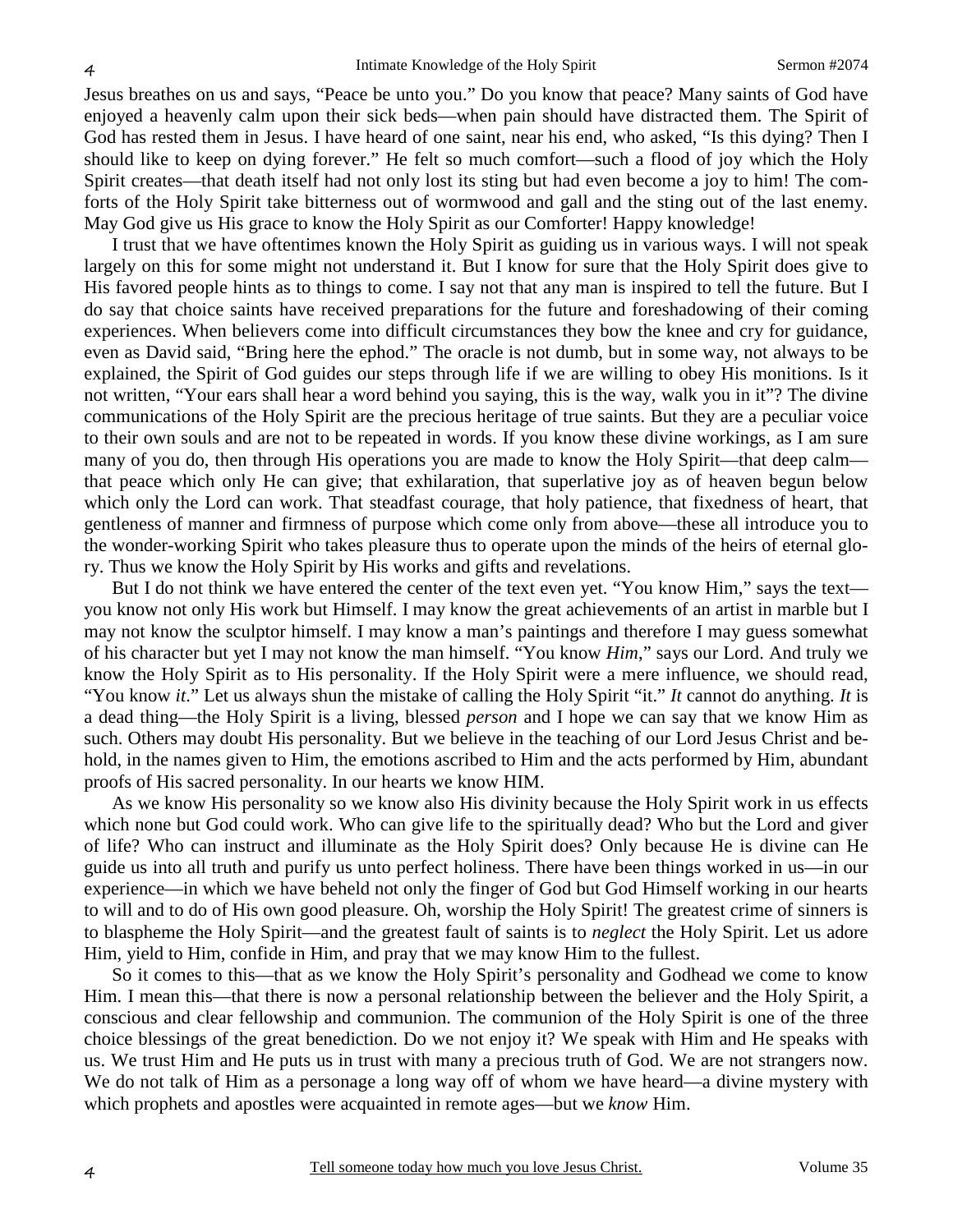Come, let me look into your faces, my beloved in the Lord, and let me ask you, is this true or not? If you are obliged to say, "We do not know whether there is any Holy Spirit, for we are utter strangers to Him," then I pray the Lord to deal graciously with you and manifest His Son Jesus Christ to you by the power of that same Holy Spirit of whom we speak. The Spirit of truth is to those of us who trust in the Lord Jesus our present help. He is more familiar with us than any other person, for He enters within, where none else finds admission. "You know Him; for He dwells with you and shall be in you." Thus much upon our first head.

**II.** The second head is this—BELIEVERS KNOW THE HOLY SPIRIT THROUGH HIMSELF. Let us read the text again—"You know Him, for He dwells with you and shall be in you." It is not, "You know Him for you have heard gracious preaching." Nor, "You know Him for you have read about Him in the Scriptures." No—"You know Him, for He dwells with you and shall be in you." The moon cannot help us to see the sun nor can man reveal God. God can only be seen in His own light. No one can reveal the Holy Spirit but the Holy Spirit.

I thought this morning, coming along—I have to preach about the Holy Spirit. But what can I do without the Holy Spirit Himself? I can only preach aright concerning Him by His own presence with me. And if He is not there, I shall only darken counsel by words without knowledge. Why is it that we know the Holy Spirit only by the Holy Spirit? I answer first, on account of the inadequacy of all means. By what methods can you make a man know the Holy Spirit? He is not to be discerned by the senses, nor perceived by eyes or ears. What if the preacher should be as eloquent as an angel—in what way would that make you know the Holy Spirit? You would probably remember more of the man than of his subject. Nothing is more to be deplored than a hungering after mere oratory. It would be infinitely better to speak with a stammer the truth of God than to pour forth a flood of words in which the truth is drowned. Words are nothing but air and wind and they cannot possibly reveal the Holy Spirit. No outward ordinances can reach the point any more than human speech. We greatly rejoice in the baptism of believers and in the breaking of bread in which the death of the Lord Jesus is set forth before us. But in what symbol could we fully see the Holy Spirit? If He were even to descend upon us as a dove we should see only the visible shape—we would not necessarily discern the Spirit. The Spirit Himself must reveal Himself.

Beloved, there is no chariot in which God can ride to us—the axles of creation itself would break beneath the enormous load of Deity. It is not possible for God to reveal Himself fully by His works—He is seen only by Himself. Therefore the Son of God, Himself, has come to us as "God with us." In Him we see God. The Holy Spirit must Himself come into the heart to which He would make Himself known. This is even clearer from the inability of our nature to discover the Holy Spirit. We are dead by nature and how can we know anything until He makes us alive? Our eyes are spiritually blinded—how can we see Him until He opens our eyes? We are altogether without strength by nature—how can we run after Him until He first comes to us and gives us the power to do so? We are unable to perceive the Holy Spirit—the carnal man knows not the things which are of God for they are spiritual and must be spiritually discerned. We must be endowed with a spirit before we can discern the Spirit. Flesh cannot transform itself into spirit. No, it is the Lord Himself who must come and breathe into us the Spirit of life and then we perceive Him who is the Spirit of truth.

The Holy Spirit must reveal Himself to us if we are to know Him—this is clear from the nature of the case. How do I know a man but by the man himself appearing to me and speaking to me and manifesting himself to me? You cannot with accuracy judge of a man by his writings. It is a curious circumstance that Mr. Toplady, who wrote very bitterly on behalf of the truth of God, was, in temper, the sweetest of men. On the other hand, Mr. Romaine, of Blackfriars, who in their writings seem to be the gentlest of beings were by no means free from harshness. You must see a man. No, more—you must *live* with a man in order to *know* him. You must live with the Holy Spirit and He must dwell with you and be in you, before you can speak of knowing Him at all.

The facts of the case prove this. I shall put it to any believer here who can humbly say, "I know Him, for He dwells with me and is in me." How do you know the Holy Spirit but by the Holy Spirit? Did you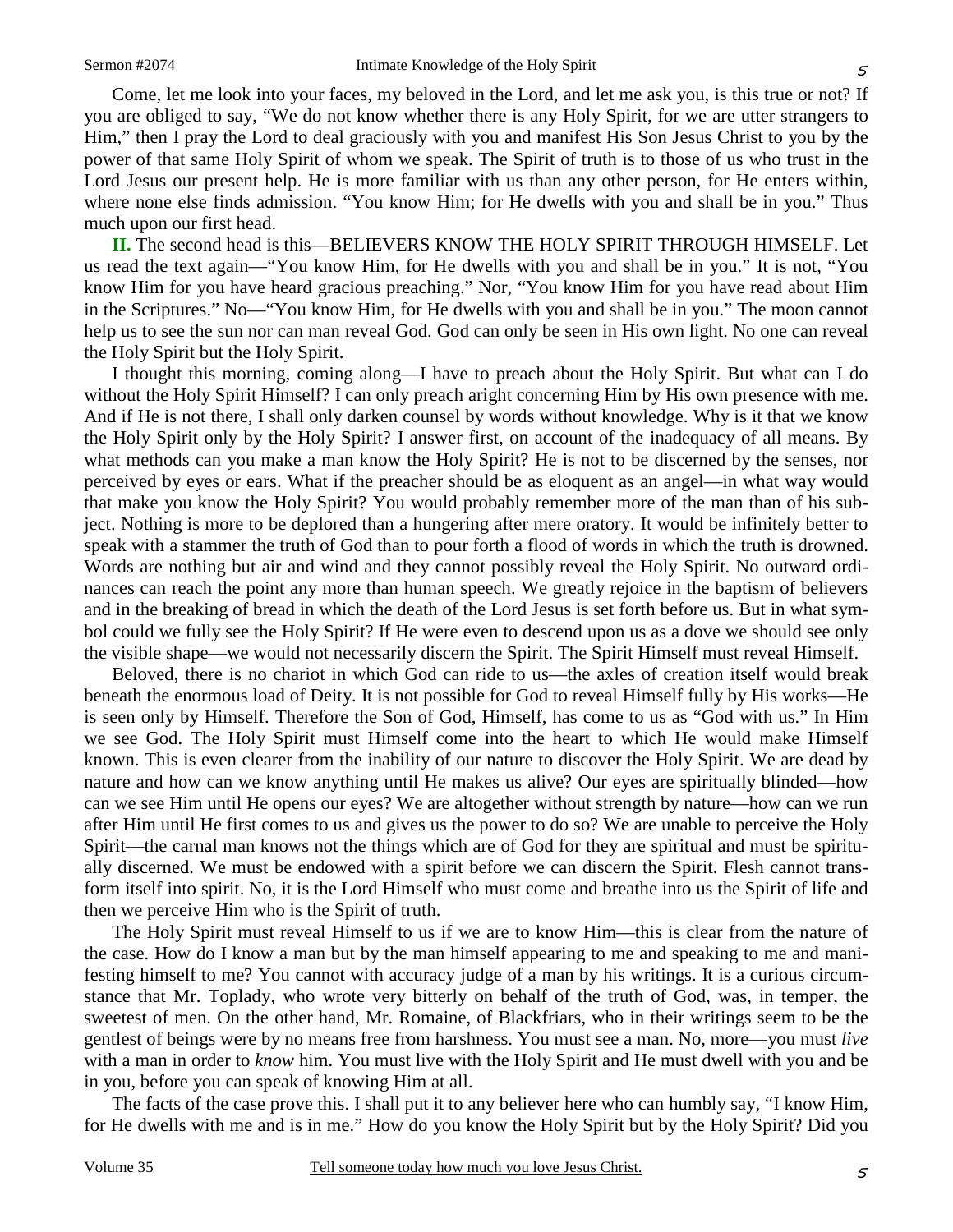learn your religion from me? Then you have it all to unlearn. Did you learn it out of a book? It is necessary to begin again. Did you inherit it from your parents or borrow it from your friends? Then you are still ignorant of the vital point—God is only known through Himself; the Holy Spirit by the Holy Spirit. Have you not found it so in your own case? Why, you have sat and heard a sermon which was in itself cheering, comforting and quickening, for your neighbor said, "What a happy time we have enjoyed!" Alas, you thought you had never felt more stupid and lifeless. Have you not gone down the Tabernacle steps and said to yourself, "I am as hard as stone and as cold as a winter's fog? What shall I do?" Thus are you without the Spirit of God. But when the divine Spirit comes upon you, such complaints are at an end. Then does the lame man leap as a hart, and the tongue of the dumb is made to sing. Then are you full of living joy in listening to the gospel—every word you hear seems to be on wheels. And towards you the cherubim fly swiftly bringing live coals from off the altar.

**III.** My third head is BELIEVERS ENJOY A SACRED INTIMACY WITH THE SPIRIT OF GOD. I am not going to withdraw that word intimacy. It is warranted by the language of our Lord. For He says, "You know Him, for He dwells with you and shall be in you."

First, He says, "He dwells with you." Is not that a wonderful sentence? The Holy Spirit is God, and therefore the heaven of heavens cannot contain Him—and yet behold the condescending fact—"He dwells with you." The Holy Spirit is now upon earth, the vicar and representative of the Lord Jesus Christ who said, "I will send you another Comforter"—that is, another Helper and Advocate like Himself. Consider how our Lord dwelt with His disciples. After the same fashion, the Spirit of truth dwells with us. Jesus permitted His disciples the most intimate communion with Himself—they ran to Him with their troubles, they told Him their difficulties, they confessed their doubts. He was their Master and Lord, and yet He washed their feet. He ate and drank with them and permitted the freest conversation. You never find our Lord repelling their approaches or resenting their familiarities. He did not draw a ring round Himself and say, "Keep your distance." Now, in the same manner, the Spirit of truth deals with believers. "He dwells with you." You may go to Him at any time, you may ask what you will of Him, and you may speak to Him as a man speaks with his friend. You cannot see Him, but He sees you, which is much better. You cannot hear His voice, but He hears yours. No, He hears your *thoughts.* He is most near to those who are in Christ. "He dwells with you."

Dwelling with us, He is in our assemblies. It is He who fulfils the promise of our Lord, "Lo, I am with you always, even unto the end of the world." It is by the Holy Spirit that the Lord Jesus is with us. That we might enjoy that sacred presence, it was expedient for our Lord to go away. Beloved, what a mercy it is when the Holy Spirit is in our assembly! What a dreary business it is when the Holy Spirit is gone from the congregation! The people come and go and perhaps there may be fine music, splendid millinery, admirable eloquence, a vast crowd, or a wealthy congregation; but what of these things? They are a bag of wind! If the Holy Spirit is not in the congregation, it is gathered together in vain. Behold, the people spend themselves for very vanity if the Lord is not among them. But the Comforter does come into our assemblies. For it is written, "He dwells with you."

He also comes into our homes—"He dwells with you." Where do you dwell, O true believer? Is it in a very poor lodging?—"He dwells with you." It may be, dear friend, you live on board ship and are tossed upon the sea—"He dwells with you." Perhaps you go to work in a mine far beneath the surface of the earth—"He dwells with you." Many choice saints are bed-ridden but the Spirit dwells with them. I commend to all of you who love the Lord these gracious words—"He dwells with you." The first disciples said to the Lord Jesus, "Master, where do you dwell?" He answered, "Come and see." So I bid you note where the divine Spirit chooses to dwell—behold and wonder—He dwells with His people wherever they are! He does not leave them alone but He abides with them as a shepherd with his flock.

Well may we know Him, for He takes up His abode with us, and He does this, not as a latent, inoperative influence but He works in the place where He dwells. He makes our members instruments of His working and sanctifies the faculties of our nature as vessels of a temple wherein He dwells. He perfumes every chamber of the house of manhood and consecrates every corner of our being. O believer, "He dwells with you" in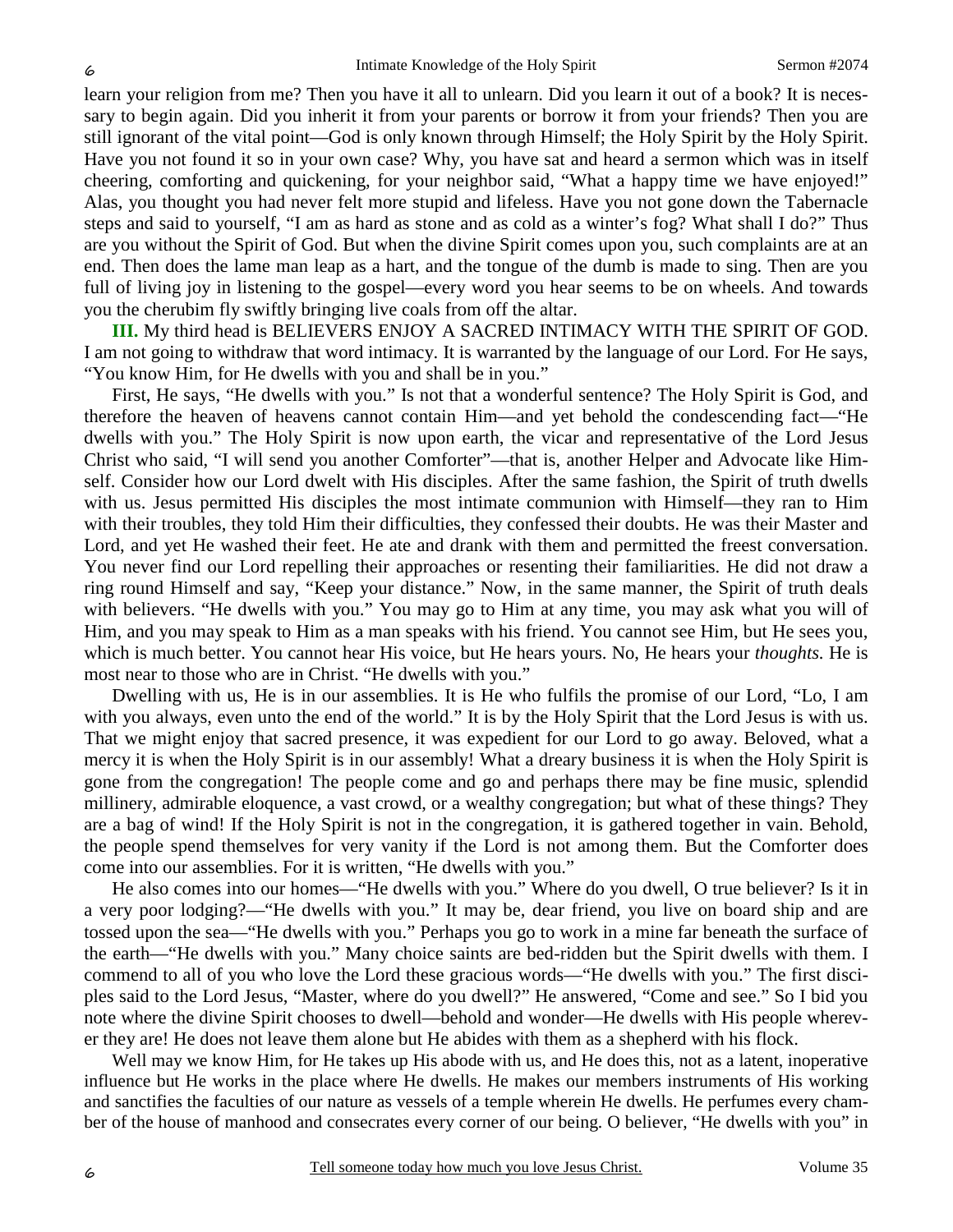all the might of His Godhead and you are made strong in the inner man by His strengthening! Fall back upon the Holy Spirit in the moment of your weakness. Alas, my brethren, are there any moments when we are not weak? Fall back, therefore, upon the Holy Spirit at all times. Even in the prayer in which you seek strength, ask that the Spirit may help your infirmities. Even for the faith which brings you all divine grace ask for the Spirit of God to work faith in you. "He dwells with you," for you are unable to live without His constant presence and you need not attempt the perilous experiment.

The second sentence runs, "He shall be in you." This is a greater marvel. "Know you not that your bodies are the temples of the Holy Spirit?" Take care of them, never defile them. Let not the idea of drunkenness, gluttony, or lust come near you. For it is written, "If any man defile the temple of God, him shall God destroy." With what reverence should we look upon the body now that it has been redeemed by the Lord Jesus and is indwelt by the Holy Spirit! The Spirit also dwells within your minds. We possess Him and He possesses us; "He shall be in you," as a king in his palace, or a soul in its body. I am afraid that many professors know nothing about this. I must be talking nonsense in the esteem of some of you—if it seems nonsense, let that fact condemn you. You cannot be right before God unless the Spirit of God is in you, in your mind, your heart, your desires, your fears, your hopes, and your inmost life.

The Spirit must permeate your entire being, filling it full with His floods, even as the waters cover the channels of the deep. "He shall be in you." It is a wonderful fact. The Spirit shall be in you as the source of your life and the force of your life. What cannot a man do when the Holy Spirit is in him? His weakest endeavor will prosper when the Holy Spirit is pouring His life into him. For he shall be like a tree planted by the rivers of water that brings forth his fruit in his season. His leaf also shall not wither. And whatever he does, shall prosper. But without the Holy Spirit, what barren and withered trees we are! May we never know the awful drought which comes of the absence of the Spirit!

Brethren, when our Lord Jesus Christ came upon the earth and was beheld as God in human flesh, that was to us the pledge of the indwelling of the Holy Spirit in us—for as God dwelt in the human person of the Lord Jesus Christ—even so does the Spirit abide in our humanity. Our Lord's life on earth was the picture of the Spirit's indwelling. As He was anointed of the Spirit, even so are we in our measure. "He went about doing good." He lived consecrated to God, loving the sons of men. And thus will the Spirit of God within us cause us to live—we shall imitate the Christ of God through the Spirit of God. The death of Christ was the way by which the Spirit was enabled to come to sinful men. By His great sacrifice the stone is rolled away which once blocked the road—

### *"It is through the purchase of His death, Who hung upon the tree, The Spirit is sent down to breathe On such dry bones as we."*

When our Lord rose from the dead, we had the guarantee that even so the Spirit of God would quicken our mortal bodies and renew us into newness of life. But it was when our Lord ascended up on high, leading captivity captive that the Holy Spirit was actually given. When our Redeemer returned to His Father's throne, He scattered the largess of heaven—He gave the Holy Spirit to men of various offices and to His whole church. Then were the days of refreshing by divine visitation. Your ascended Lord gives you this token of His love—the indwelling of the Holy Spirit in you—prize it above all things. Do you know it? It seems like impertinence for me to put this question to some of you who are gray-headed, and yet there is need. I trust you knew the Holy Spirit before I was born. But yet I cannot help pressing the inquiry, for you may not know Him even now. I have urged the question upon myself and therefore I urge it upon you. Does the Spirit of truth dwell in you? If not, what will you do?

**IV.** I come to a conclusion with one more observation. BELIEVERS SHALL HAVE A CONTINU-ANCE AND AN INCREASE FOR THE SPIRIT'S INTIMACY. "He dwells with you and shall be in you."

Mark well the increase. Is it not a blessed step from "with" to "in"? "He dwells *with* you"—that is, a friend in the same house. "And shall be *in* you," that is, a Spirit within yourself. This is nearer, dearer, more mysterious and more effective by far. The bread yonder is "with" me. I eat it and now it is "in" me. It could not nourish me until it advanced from "with" to "in." What a distinct advance it is for the child of God when he rises from the Spirit of God being *with* him to the Spirit of God being *in* him! When the Spirit of God